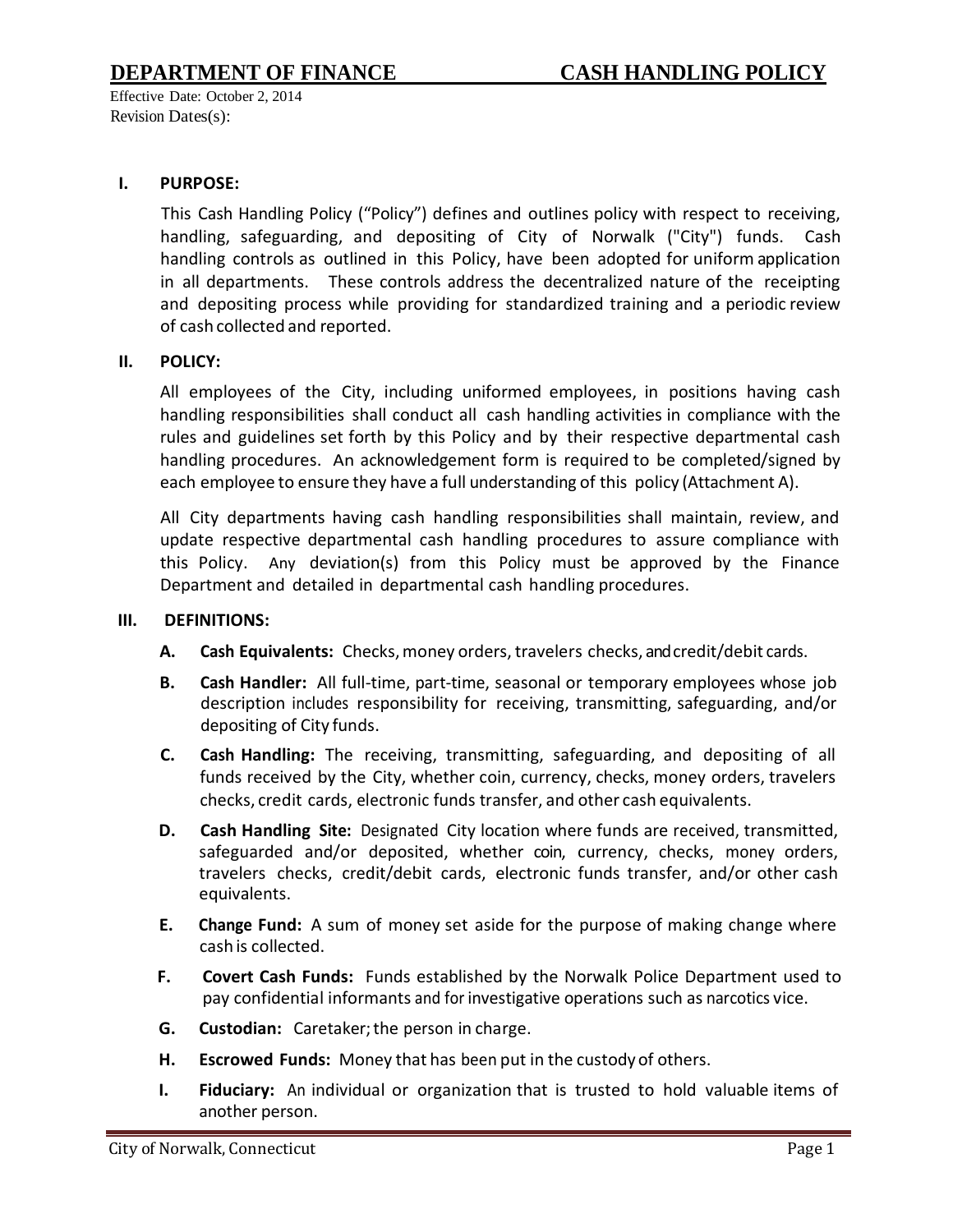- **J. Final Disposition:** Final deposit or distribution or payment.
- **K. Fraud**: Intentional deception to deprive another person of property or to injure that personin some otherway.
- **L. Imprest Fund:** A fund into which a fixed amount of money or cash equivalent is placed for the purpose of making change or minor distributions (i.e. change fund, petty cash fund, cash refund fund). The fund amount always remains constant.
- **M. Internal Control:** System that assures assets that belong to the City are received when tendered, protected while in the custody of the City, and used only for City related purposes. The system of internal control consists of all measures employed by the City for the purpose of (1) safeguarding resources against waste, fraud and inefficiency; (2) promoting accuracy and reliability in accounting and operating data; (3) encouraging and measuring compliance with City policy; and (4) judging the efficiency of operations in all divisions of the City. Internal controls are not designed primarily to detect errors but rather to reduce the opportunity for errors or dishonesty to occur.
- **N. Misappropriation:** Using property or money wrong/illegally.
- **O. Mitigating Control:** Compensating measure implemented to identify irregularities after-the-fact, as opposed to primary controls that are intended to prevent fraud or detect human error at the point of its origination (i.e. supervisor reviews a batch of cash receipts at the end of a shift versus approving each transaction as it occurs at the point of sale or cash intake).
- **P. Mutilated:** Disfigured, bent,destroyed.
- **Q. Negotiable (financial instruments):** Money or money equivalents that is easily transferable from one person to another (such as cash, travelers checks, etc.).
- **R. Outage:** Cash shortage or overage. A cash handler has a shortage when a collection error is made such as not obtaining physical custody of money or a change-making error. A cash handler has an overage when excess money is collected and the excess cannot immediately be returned to the customer.
- **S. Overridden:** When controls are manually or electronically turned off or bypassed.
- **T. Petty Cash Fund:** A fund used within an office to make small office purchases, which are \$100.00 or less. Petty cash purchases are usually quick or to meet an emergency need.
- **U. Post-dated Check:** Future dated check submitted in payment for City services and/or goods.
- **V. Risk Factors:** Assigned to cash handlers based on cash handling activity.
	- a. High: deals with cash on a daily basis
	- b. Medium: deals with cash equivalents
	- c. Low: infrequent users of small amounts of cash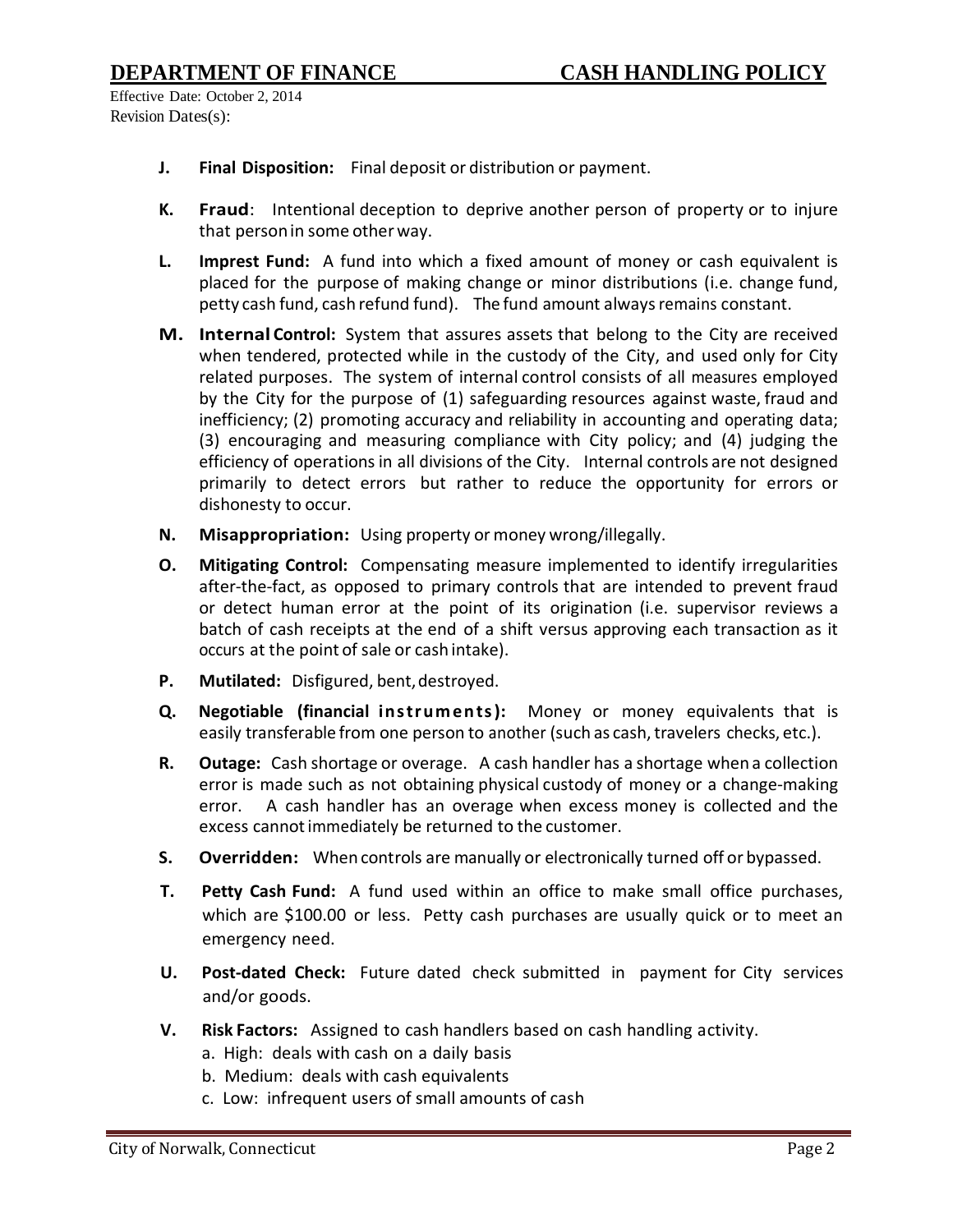> **W. Two-Party Check:** A check originally issued to another party ("payee") that is now offered in payment for City goods and/or services.

## **IV. POLICY GUIDELINES:**

#### **A. Training**

All employees in designated cash handling positions will be required to have their department head's signed authorization that the employee has been trained in its department's cash handling procedures.

#### **C. Performance Expectations/Standards**

All cash handling departments will establish performance standards and success measures for all cash handling positions. When establishing standards, the cash handling environment, the average number of cash handling transactions, and the average amount of dollars collected shall be taken into consideration.

#### **D. Discipline**

## **1. Civilian Employees**

Failure to comply with this Policy may result in disciplinary action in accordance with Collective Bargaining Agreements between the City and personnel. In the case where the employee is not covered by a bargaining agreement the disciplinary action will be in accordance with the City's disciplinary policy. Discipline will be evaluated and based upon the number of violations and severity of the incident. The Human Resources Department must be consulted by a department when assessing the appropriate level of disciplinary action.

#### **2. Uniformed Employees**

Failure to comply with this Policy may result in disciplinary action in accordance with Collective Bargaining Agreements between the City and uniformed personnel. Internal procedures adopted for uniformed personnel of the Police and Fire Departments must conform to the provisions of this Directive

**3. Individuals engaged in fraud** (i.e. theft) will be subject to immediate dismissal and possible legal action.

## **V. RESPONSIBILITIES:**

#### **A. Finance Director's Office**

- 1. Establish an adequate internal control system over City cash and cash equivalents.
- 2. Direct the Office of Management & Budgets to conduct cash handling reviews as deemed necessary.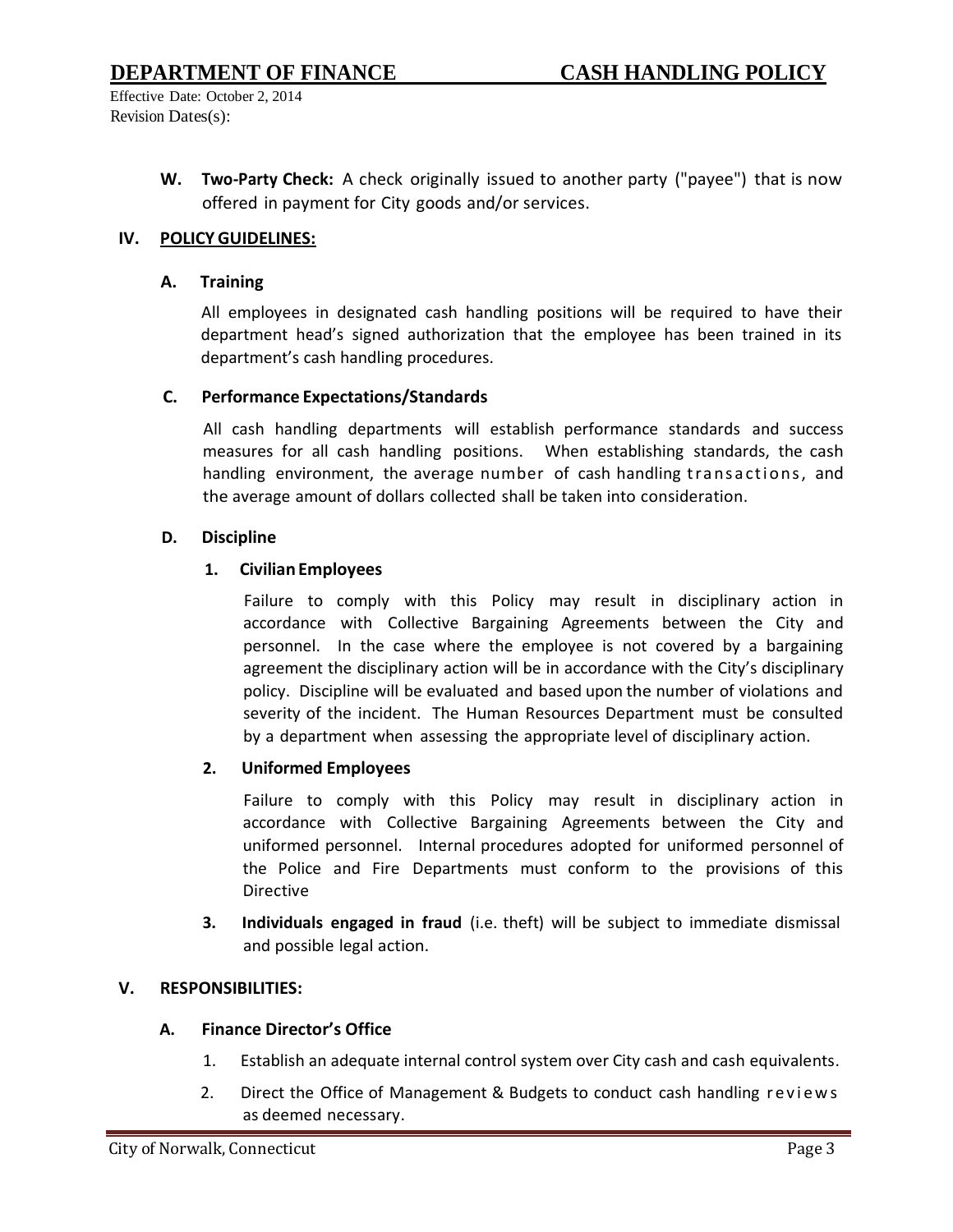#### **B.** Finance Department

- 1. Safeguard the City' financial assets and manage its financial resources in accordance with the goals of the Common Council, Mayor and in compliance with applicable laws and generally accepted accounting and financial principals. Establish and update this Policy as necessary.
- 2. Perform cashiering functions in designated locations.
- 3. Approve the establishment of petty cash and change funds, including related amount of the fund.
- 4. Coordinate with the Office of Management & Budgets to provide basic and specialized Cash Handling training.
- 5. Contact the Norwalk Police Department and/or the Finance Director when a department has communicated a suspicion of theft or dishonest act by a City employee (i.e. missing or stolen funds).
- 6. Approve others authorized to inspect/review citywide cash handling operations.

## **C. DepartmentalDirectors**

- 1. Ensure the safeguarding of City funds.
- 2. Maintain clearly written and approved procedures for all areas o f their department's cash handling operations.
- 3. Ensure procedures are in place to comply with this Policy and assume accountability for exceptions and deviations from this Policy.
- 4. Authorize each employee that has been newly hired, transferred, demoted, promoted or reclassified into designated cash handling positions to perform those duties after being trained in the department's cash handling procedures.

#### **D. Cash Handler**

- 1. Use due diligence in handling City assets so that reasonable protection is provided to those assets at all times.
- 2. Report to their Department Director, who should in turn alert the Finance Director, of any instance where a City employee has knowledge or suspicion of a theft or dishonest act by another City employee.

#### **E. Office of Management & Budgets**

- 1. Coordinate basic and specialized cash handling training.
- 2. Conduct cash handling reviews as deemed necessary by the Finance Director.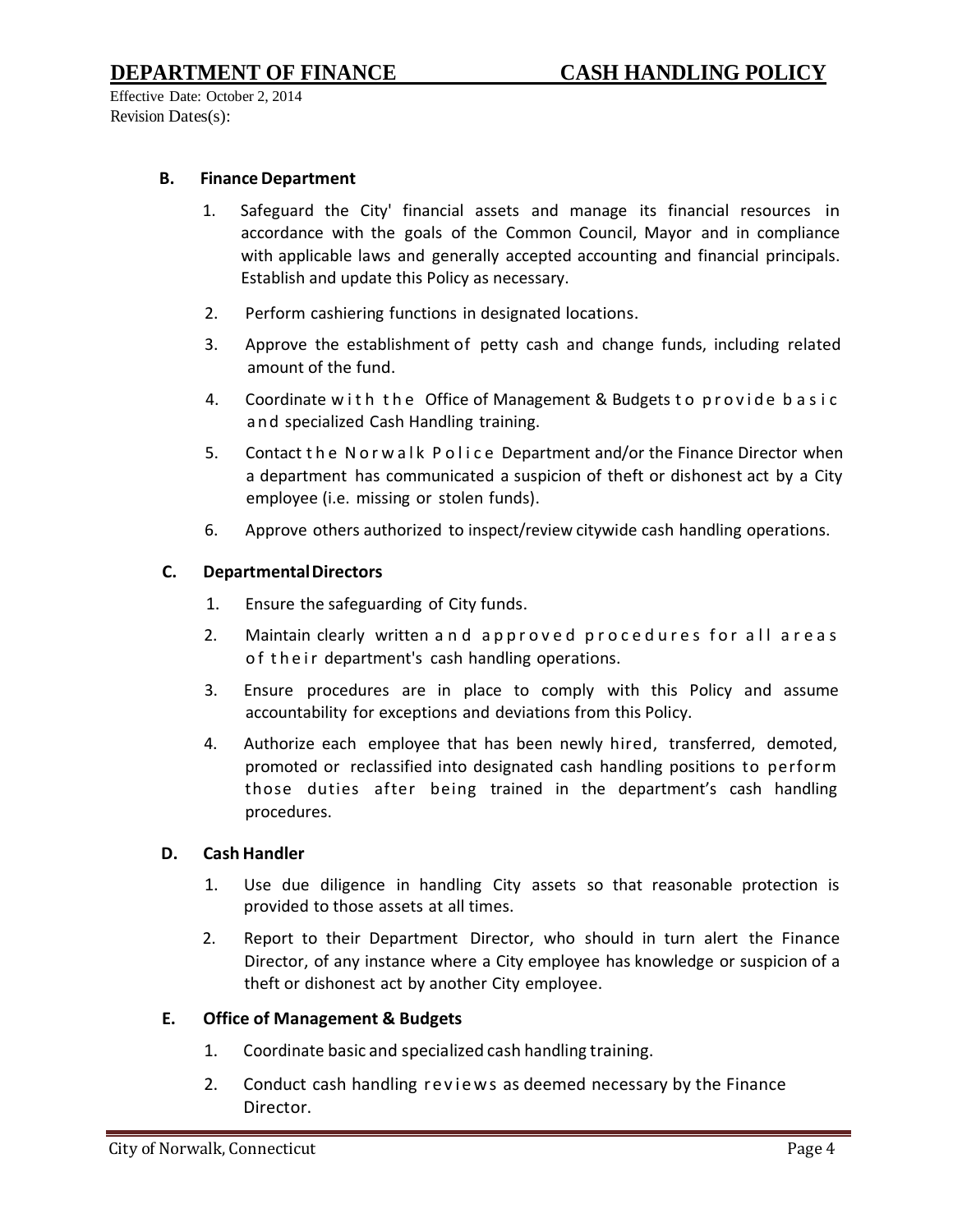## **DEPARTMENT OF FINANCE CASH HANDLING POLICY**

Effective Date: October 2, 2014 Revision Dates(s):

3. Conduct random unannounced reviews and/or audits.

#### **VI. CASH HANDLING CONTROLS:**

#### **A. General Cash Controls**

- 1. All employees with access to cash funds shall be covered under the City's Commercial Crime or Employee Dishonesty Insurance Policy as prescribed by the City's Risk Manager.
- 2. Cash handling sites shall have an individual designated by the Department Director as custodian with specific responsibility for cash handling at the respective location(s) during all shifts.
- 3. The number of employees with access to cash shall be limited for internal control purposes. Efforts shall be made for the physical separation of duties and responsibilities between the cash custodian and that of the individual or individuals that perform the accounting and recordkeeping function pertaining to cash.
- 4. Where the separation of responsibility is precluded due to limited available personnel, the supervisor shall perform specific verification steps for sound cash handling controls. This supervisor shall not be involved in the original transaction steps that are to be verified. Departments should confer with the Finance Department to establish other mitigating controls where separation of responsibility is precluded.
- 5. At leasttwo people per cash handling site shall be involved in the cash handling process unlessotherwise authorized by the Finance Department.
- 6. Where possible, cash handling duties shall be rotated on a periodic basis. This can help to prevent departments from becoming dependent upon one person for a particular function and can make it easier to identify and correct procedural weaknesses and breaches.
- 7. When practicable, cash handling sites will have alarm devices, videotaped surveillance, and/or electronic microphone recording installed.
- 8. If billing invoices are used, the cashier cannot make adjustments to an invoice. The supervisor/administrator shall make any necessary corrections, changes or adjustments.
- 9. Physical protection of cash through the use of bank facilities, armored vehicles, vaults, and locked cash boxes, locked cash bags, or locked drawers shall be practiced at all times. Armored car service will be made available to those cash handling sites that require such service. Departments, in conjunction with the Finance Department, shall assess the reasonableness, practicality, and security in determining the use of armored car service.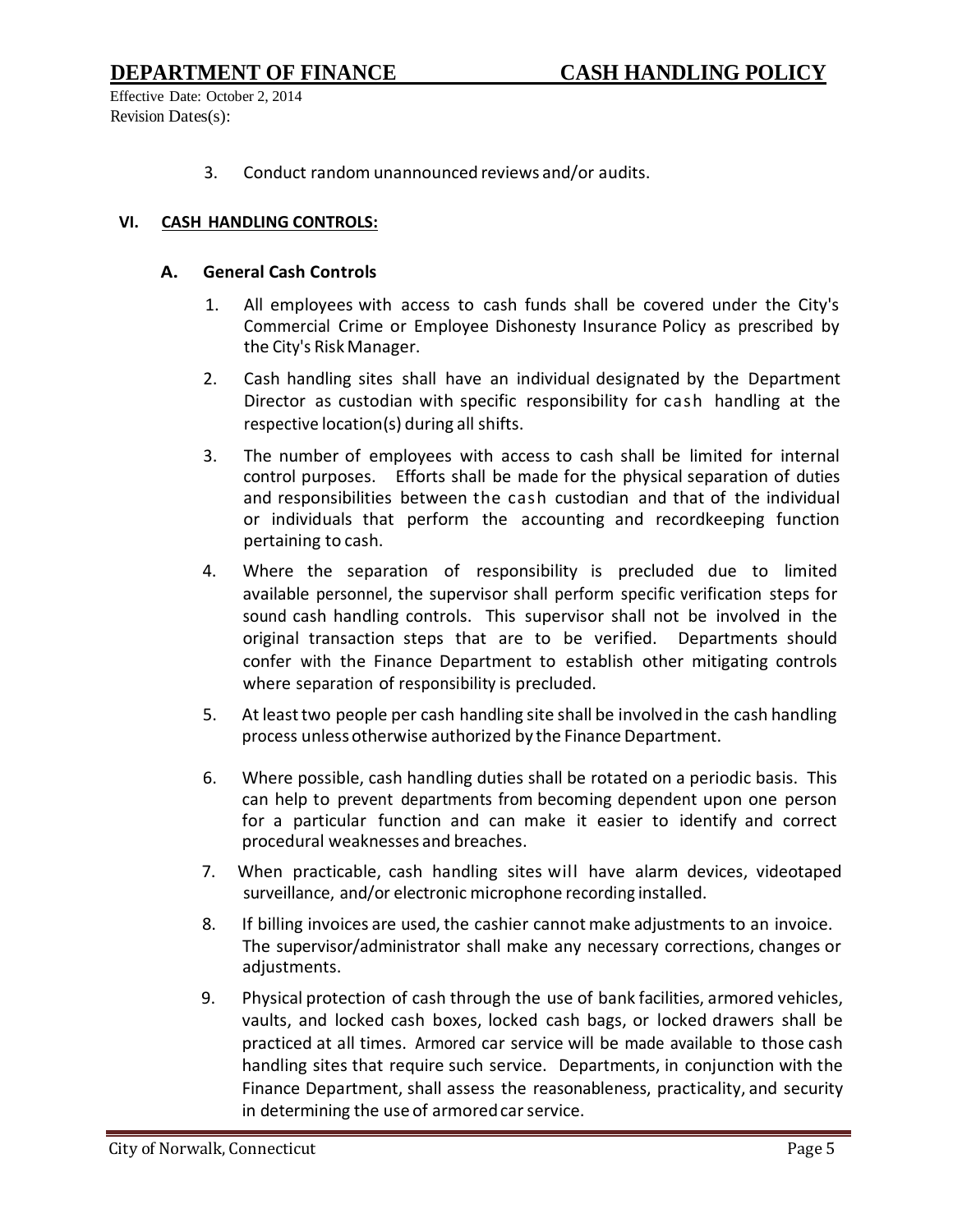- 10. In general, collections in the field are prohibited unless specifically authorized by the Director of Finance.
- 11. Cash on the premises will be held to a minimum to reduce the amount of idle cash that is available, as well as for cash control purposes. Deposits shall be made within twenty-four hours. Departments, in conjunction with Finance, shall assess the reasonableness, practicality, and security in determining the timing for deposits, especially when deposits exceed the twenty-four hour time requirement noted above.

Careful consideration shall be given to the risk involved in holding idle cash and/or cash equivalents in the department versus the cost to make more frequent deposits.

12. Authorized personnel within the department who do not have custodial, accounting or recording duties and responsibilities, shall conduct periodic examination, count, or other review of cash.

The Finance Department and the Office of Management & Budgets will also conduct random unannounced reviews and/or audits.

13. City departments, with assistance from the Finance Department, shall publish and update as necessary written cash handling instructions and procedures that will serve as procedural and training documentation for departmental cash handlers.

#### **B. Receipting of Payments**

- 1. Checks, travelers checks, money orders and other negotiable financial instruments shall be endorsed as they are received.
- 2. All employees charged with the receipting of cash at the point of sale shall be provided by the department with a copy of the current fee and rate schedule as posted in a clear and visible site for the general public's advisement. Posted information shall also include a contact telephone number for a customer to call if a transaction receipt is not provided to the customer when cash and/or cash equivalents are paid.
- 3. All handwritten receipts shall be pre-numbered to account for lapses in sequence.
- 4. All checks shall be made payable to the City of Norwalk and shall be accepted only in the amount of the sale or transaction. Checks may not be written for more than the amount due to the City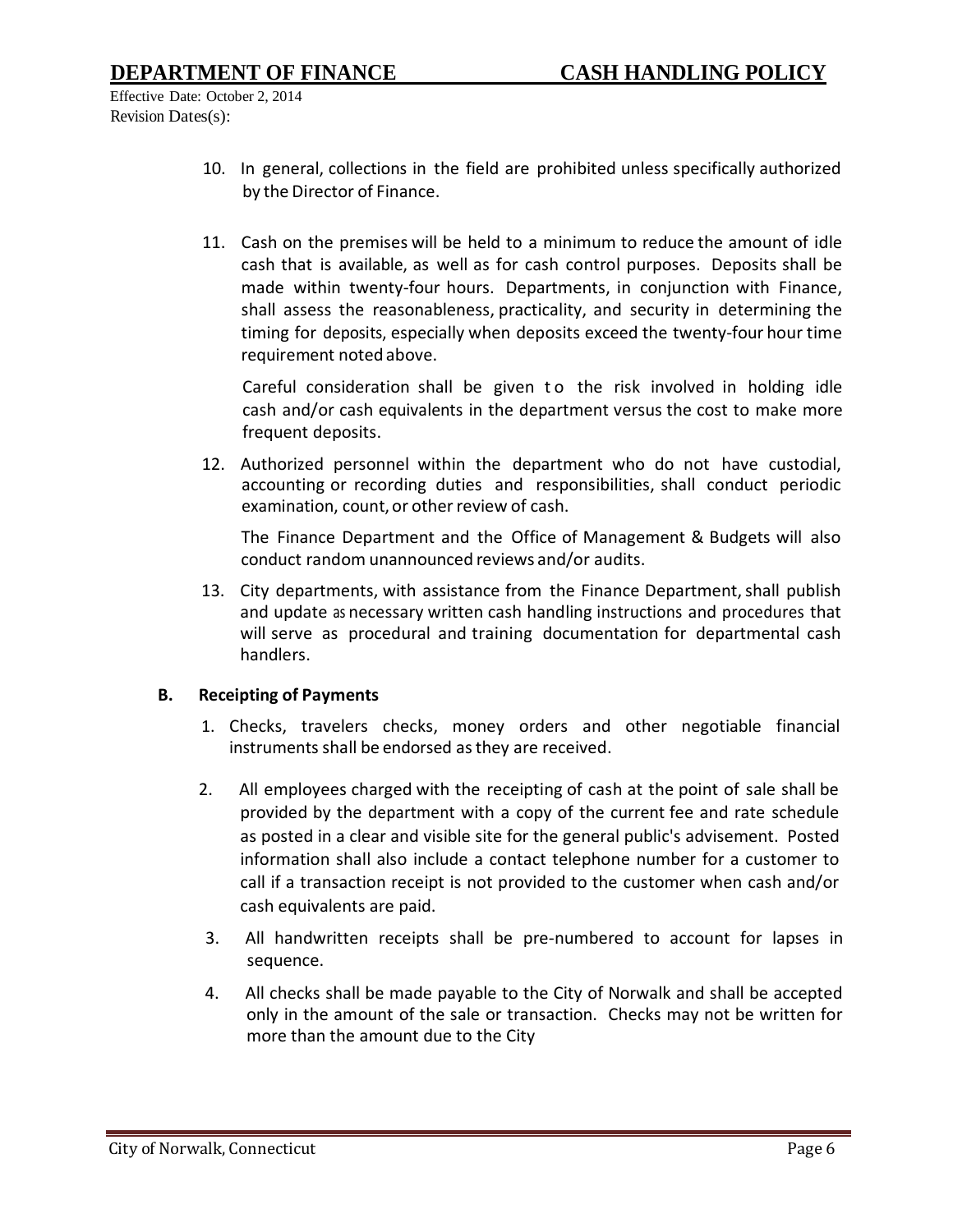- 5. When accepting a personal check for amounts due the City, the cash handler shall capture the following payer's information and note same at the top of the check: 1) address, 2) telephone number, and 3) driver's license number. No temporary checks are to be accepted by cash handlers.
- 6. Post-dated or two-party checks will not be accepted.
- 7. Cash utilized for change (''Change Funds") and undeposited receipts shall not be used for petty cash purchases, loans, advances, or check cashing (except for the Finance Department's change fund, where the practice includes cashing City employees' personal checks).
- 8. Change Funds are not to be commingled with any other monies.
- 9. With the exception of the Finance Department no checks shall be cashed from cash receipts.
- 10. All departments with cash operations shall maintain a permanent collection record, such as a cash register tape, that has the record of all transactions including voids, refunds or cancellations. All revenues collected shall have a receipt or other proof of sale issued to the customer at the point of sale or collection whether handwritten or electronically generated.

There shall be a means of capturing and summarizing daily transactions, which will be reconciled to the. amount deposited.

## **C. Deposits**

- 1. The general operating standard for deposit of negotiable instruments and cash with the depository bank shall be within twenty-four hours of receipt. This includes the counting and balancing of cash receipts for each shift and depositing such receipts intact (i.e. a deposit for each shift). Departments, in conjunction with Finance, shall assess the reasonableness, practicality, and security in determining the timing for the deposits where deposits exceed the abovementioned twenty-four hour requirement. All amounts that are not deposited on a daily basis shall be secured in a safe, vault or locked drawer.
- 2. Discrepancies between deposited amounts when compared to written receipts, cash register, or computer system generated receipts, shall be recorded along with documentation of the responsible cashier. The supervisor shall review, on a daily basis, such documentation and follow up with the appropriate corrective action, if needed. Department Directors have the ultimate responsibility to ensure discrepancies are identified and corrective measures are taken.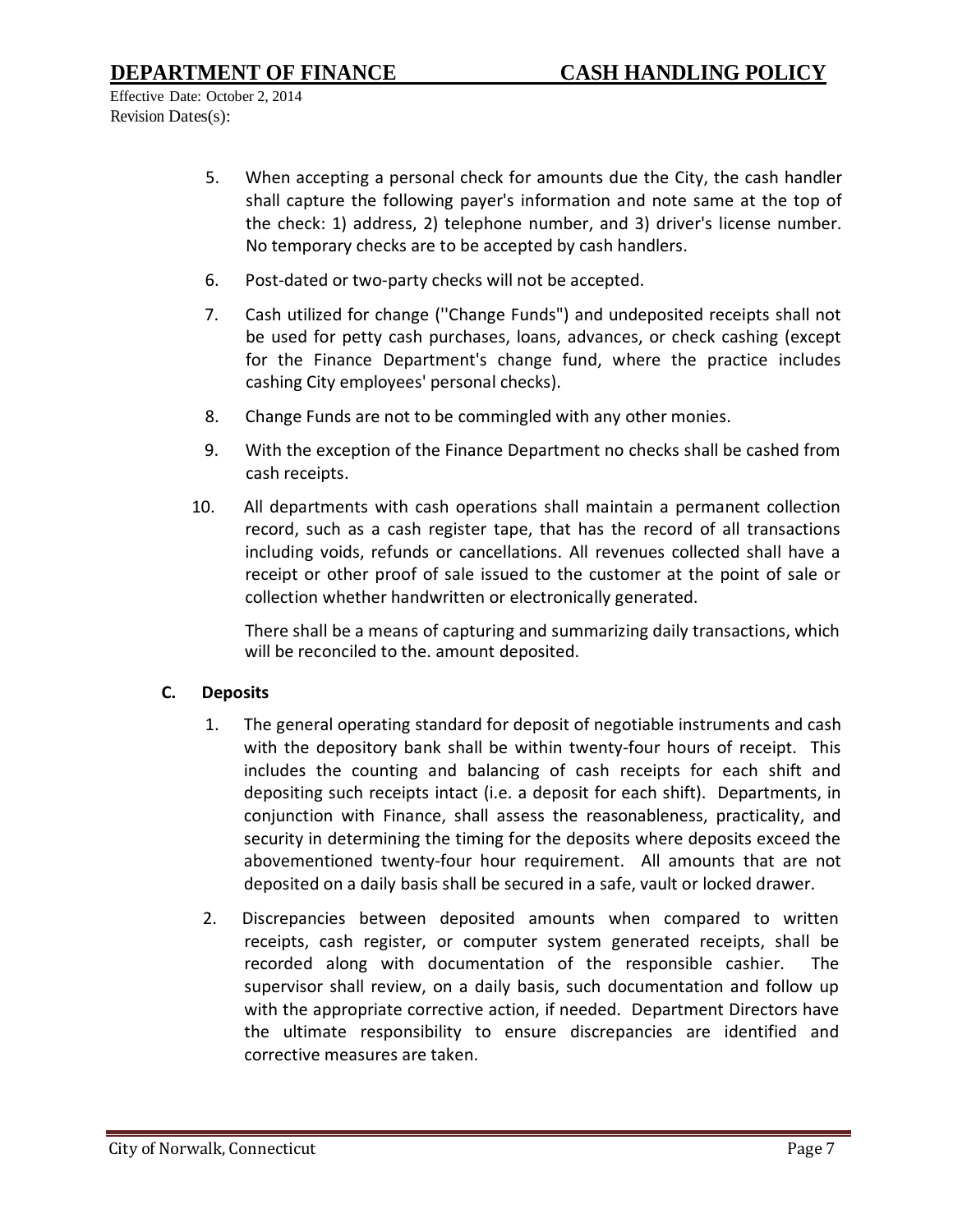- 3. All security and bid deposits received in negotiable form, as well as escrowed funds or other funds that require specialized handling, shall be deposited and held by the City Clerk's Office until final disposition is made.
- 4. All performance bonds shall be forwarded to the Comptroller for safekeeping.
- 5. All deposits shall be made intact (i.e. a deposit for each shift) and sealed in deposit bag; departmental receipts shall not be used to create or replenish petty cash or other funds. Un-deposited receipts are not to be used for loans, advances, or check cashing.

#### **D. Covert Cash Funds**

- 1. Covert Cash Funds will be used to pay confidential informants and for investigative operations and will not be subject to the maximum dollar amount established for Petty Cash funds.
- 2. In order to maintain the confidentiality of cash transactions associated with covert and investigative operations, supporting documentation will be maintained by the Norwalk Police Department. The case number should be used when recording cash transactions.
- 3. Covert cash funds shall be established with the Finance Department's approval and controlled in the same manner as petty cash funds.
- 4. The Norwalk Police Department's Petty Cash Custodian will be responsible for the oversight and control of covert cash funds.

#### **E. Petty Cash**

The establishment of Petty Cash funds and amounts shall be approved by the Finance Director. Petty cash funds are public funds entrusted to the department for which the fund was established. Petty cash shall be used to purchase incidental items or services on an emergency and infrequent basis, where it is not feasible or practical to submit a purchase requisition, request for payment, or use a procurement card. In no case will Petty Cash funds be approved for greater than \$500.00.

#### **F. Change Funds**

- 1. Change funds shall he established with the Finance Department's approval and controlled in the same manner as petty cash funds; however, change funds are strictly revolving funds and require no replenishment. Change funds are established for the purpose of making change where cash is collected.
- 2. Petty cash or cash receipts shall not be commingled with change funds.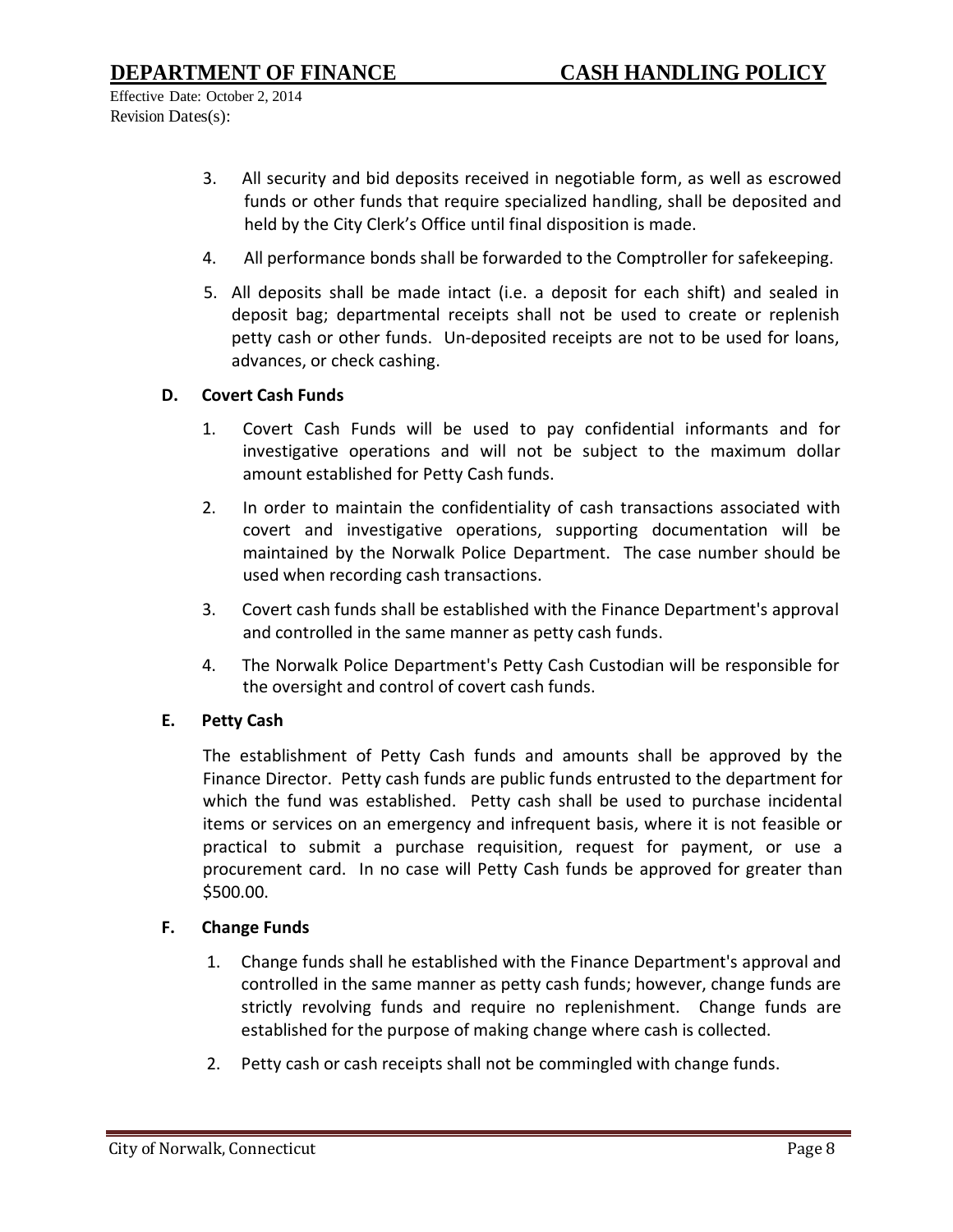- 3. Change funds that are no longer needed to conduct the business for which they were established shall be deposited at the depository bank within 48 hours from the time it is determined that the funds are no longer required.
- 4. Funds established for postage shall be used for legal City correspondence and not for personal use.
- 5. No checks shall be cashed from a change fund.
- 6. No checks shall be accepted for more than the amount due and change given from the change fund.

## **G. Returned Checks**

- 1. Occasionally a deposited check may not clear the bank for one of several reasons: non-sufficient funds, account closed, stop payment, funds held, stolen checks, forgery, endorsement, or signature. Should a check be returned, the Finance Department, Accounts Receivable Section will notify the receipting department of the returned check.
- 2. The Finance Department will attempt to collect the funds for the returned check along with the City's returned check processing fee by mailing a demand letter to the writer of the returned check. Only cash, certified checks or money orders will accepted for payment of returned checks.
- 3. If collection efforts are unsuccessful after 10 days from the date of the demand letter the Finance Department, Collections Division will refer the returned check to an outside collection agency.

#### **H. Refunds**

- 1. Cash or credit card refunds are permitted only upon presentation of the receipt or other proof of purchase issued at the point of sale.
- 2. Departments authorized by the Finance Department to issue cash refunds will maintain a cash refund fund on an imprest basis.
- 3. Refunds shall be completed by charging the revenue General Ledger account that was originally credited.

## **I. Cash Storage and Safekeeping**

1. Access to the cash drawer is limited to one person. The cash drawer shall be counted and balanced before another person takes possession of the cash drawer. Both parties involved in the cash drawer transfer shall be present when cash is counted, and a receipt shall be signed by the person accepting custody.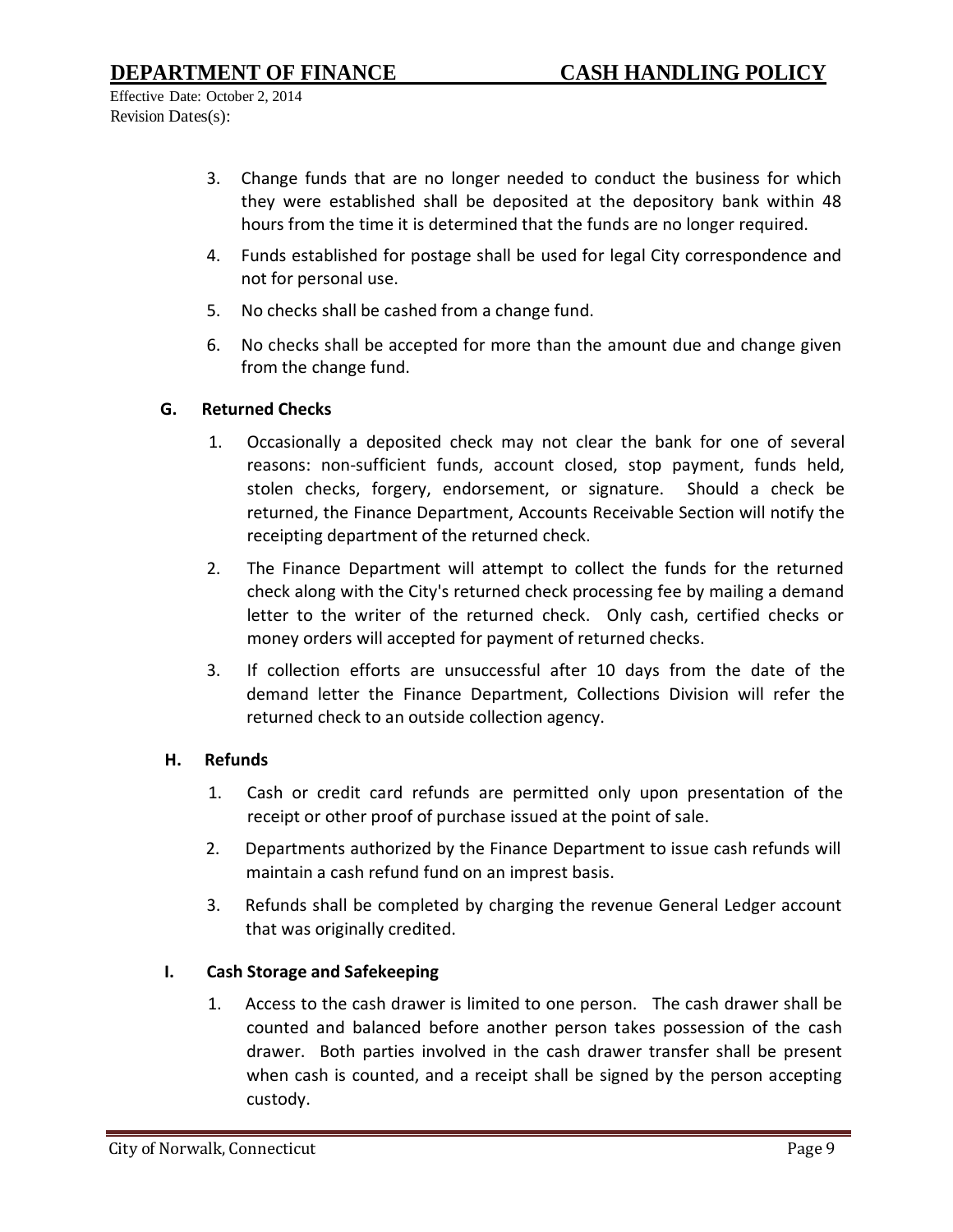- 2. All areas around the cash handling sites shall be visible and without obstruction.
- 3. Access to departmental safes or other devices used to store cash on a temporary basis until deposited at the depository bank shall be restricted to a small number of employees. A safe's combination must be changed within two (2) business days after the departure of a person who has had access to the safe.
- 4. All funds shall be kept out of public view and shall be available for inspection by authorized representative(s) of the department, the Finance Department, the Office of Management & Budgets, the City Auditor, or other authorized personnel as approved by the Finance Director. For money stored in a locked metal box or in a locked desk, the key shall be secured in another location of the office. Only certain assigned personnel shall have access to the key.

## **J. Foreign and Mutilated Coin**

- 1. Foreign coin and currency shall not be accepted. Only coins and currency issued by the United States Federal Reserve Board are legal tender. Travelers checks must state "U.S. Dollars".
- 2. No bent or mutilated coins shall be accepted.

#### **K. Other Guidelines**

- 1. The Finance Department is responsible for creating and closing bank accounts.
- 2. Lost and found cash or its equivalent greater than \$50 shall be deposited in compliance with Connecticut escheat laws after all reasonable attempts have been made to identify and return the lost and found money or its equivalent to the rightful owner. Amounts \$50 or less shall be deposited to the appropriate fund based on the General Ledger coding identified by the Finance Department. If funds are properly claimed subsequently, these funds will be relinquished to the rightful owner through the standard accounts payable process.
- 3. Departmental controls shall include a practical means for employees to report instances of fraud.
- 4. Cash handlers shall be watchful for counterfeit bills, checks, etc. Cash handling training shall be provided on this area of responsibility.
- 5. Senior staff shall monitor and reassess, on a periodic basis, any risk areas and adopt appropriate strategies to manage these functions and thereby minimize opportunities for loss. The preceding includes City departments conferring with the Finance Department on an as needed basis.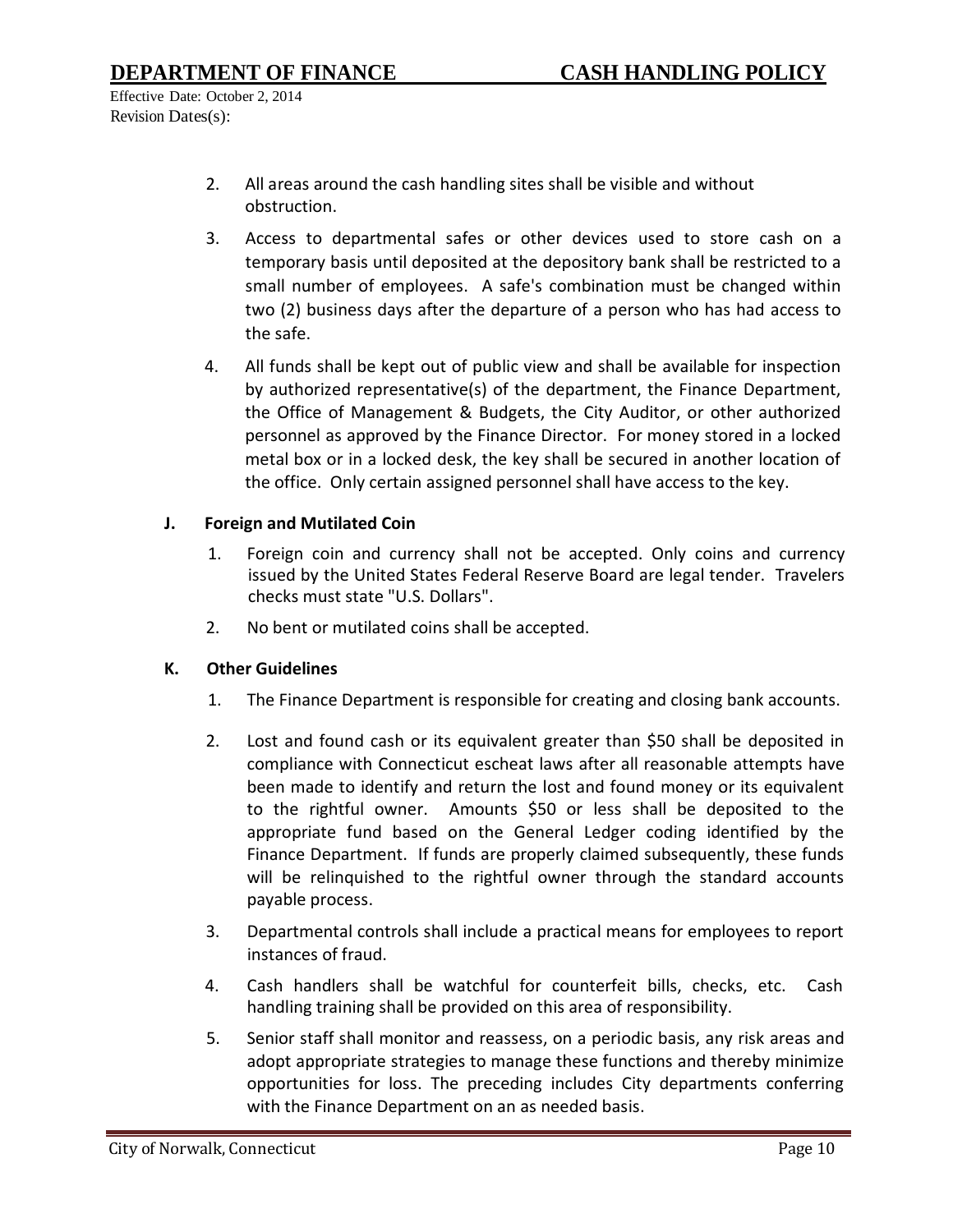## **DEPARTMENT OF FINANCE**

**CASH HANDLING POLICY** 

Effective Date: October 2, 2014 Revision Dates(s):

This directive supersedes all previous correspondence on this subject. Information and/or clarification may be obtained by contacting the Finance Department at 203 854-7870.

Recommended by:

Robert Barron Director, Management & Budgets

**Date** 

Approved by:

u Frederic Gilden<br>Comptroller

Approved by:

**Thomas Hamilton Finance Director** 



 $\frac{10}{\text{Date}}$  /2/2014